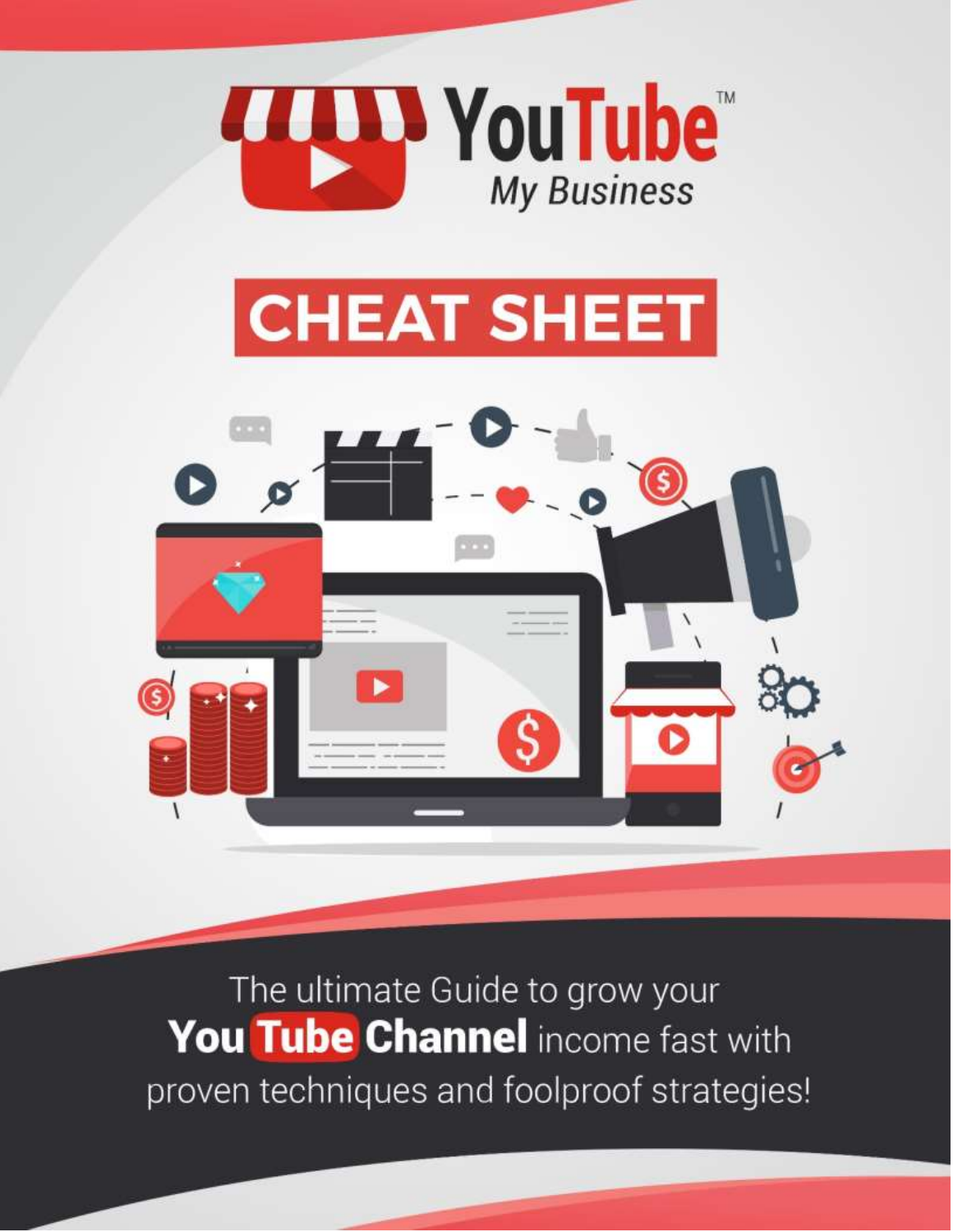



**CHEAT SHEET** 

- o It's not about the channel anymore
- o You need a more long-term strategy now
- o You can now look at your impressions vs. click-through data
- o Audience retention needs to be a major emphasis
- o Have lots of crossovers that complement each other
- o You may want to translate videos
- o Storytelling could be very important to growth in the future

### **Steps on how to make money on YouTube**

- <sup>o</sup> Step 1: Setup and build your YouTube channel
- Step 2: Add content
- <sup>o</sup> Step 3: Build an audience
- <sup>o</sup> Step 4: Monetize your videos
- <sup>o</sup> Step 5: Get at least 4,000 watch hours to start earning money
- <sup>o</sup> Step 6: Set up Google Adsense
- Step 7: Check your analytics
- <sup>o</sup> Step 8: Market your videos elsewhere
- Step 9: Become a YouTube partner
- <sup>o</sup> Step 10: Increase your YouTube revenue with affiliate marketing

# **How to get more views on YouTube?**

- Create quality content to get views
- Utilize search engine optimization on YouTube
- Take advantage of YouTube's platform

# **How to get verified on YouTube?**

- Go to https://support.google.com/youtube/answer/3046484?hl=en to get verified on YouTube
- If you meet the eligibility requirements, you can click on the 'Contact flow' link.
- ° Click 'Email Support' and fill out the following form.
- Select 'YES' under 'Is this request for a verification badge?' and submit the form.
- That verification badge will help you stand out in the sea of YouTube content. With 400 hours of videos published every minute, the extra leverage truly helps.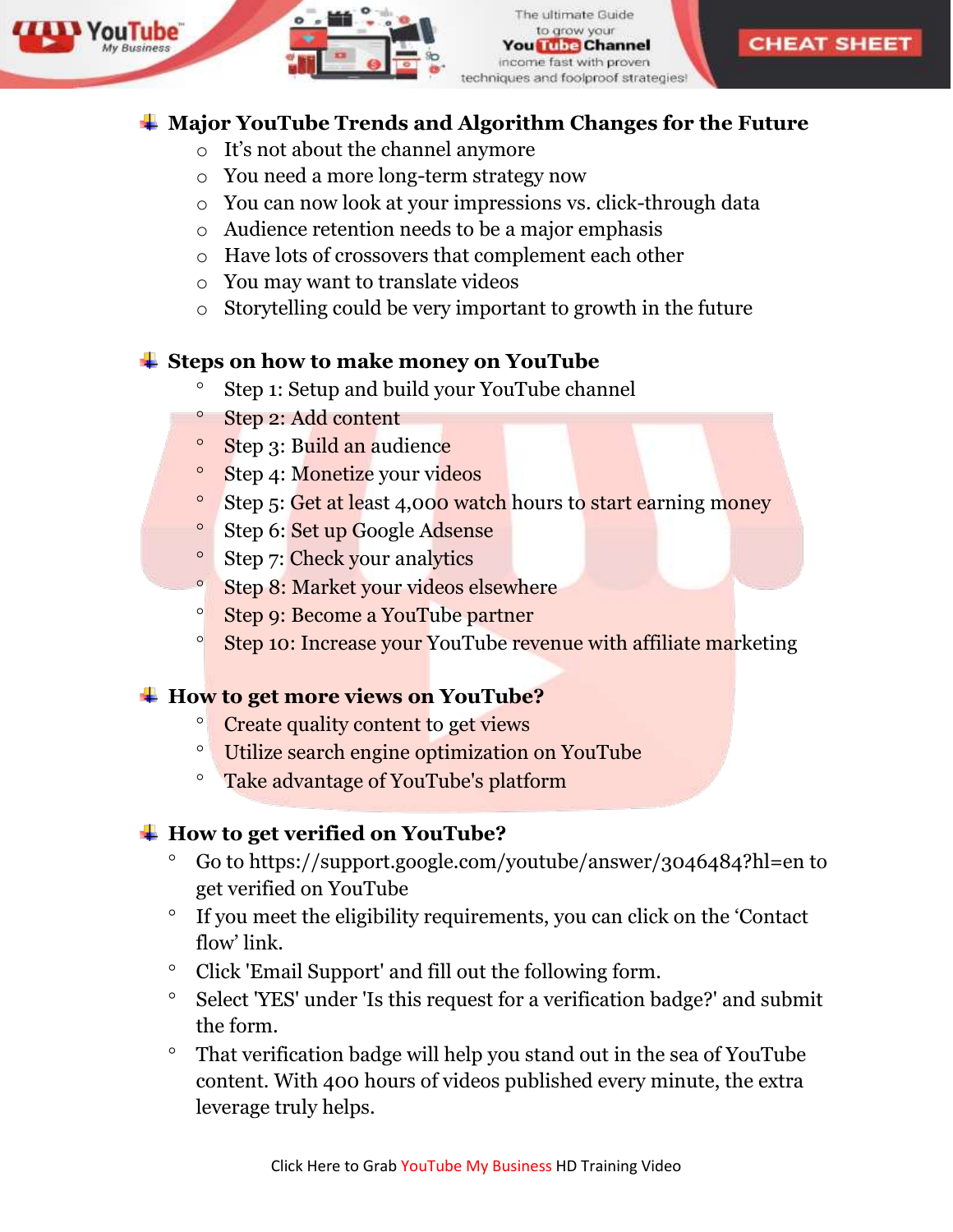

ultimate Guide to grow your **Tube Channel** ncome fast with proven iques and foolproof strategies!

**CHEAT SHEET** 

#### **YouTube Marketing Tips To Go Viral With Your Channel**

- Choose Your Keywords Wisely
- On-page Optimizations
- $\degree$  Select Eye-Catching Thumbnails
- i-Card & End-Screen Annotations
- Change Your Upload Frequency

#### **How to become a successful Youtuber?**

- Research On Niche & Competitors
- Start a Vlog
- Adhere To Unique Concept & Define Channel's Existence
- <sup>o</sup> Target Your Audience
- 2 Months Promotion (2 videos)
- <sup>o</sup> Achieve M-Monetization Threshold Of 4k Hours Of Watch-Time & 1000 Subscribers Within 12 months

#### **Modern YouTube SEO Tactics**

- <sup>o</sup> Search for video keywords in autocomplete
- <sup>o</sup> Learn the keyword's competition
- <sup>o</sup> Create your YouTube video with precision
- <sup>o</sup> Upload the YouTube video with a keyword as the file name and create a keyword rich tile
- <sup>o</sup> Write a long description with keywords, timestamps, and links
- Tags for YouTube Video
- Design a good custom thumbnail
- Upload a transcript
- Add a location to your YouTube video (local SEO)
- Create a blog targeting the same keyword
- <sup>o</sup> Respond to all comments
- Promote your YouTube Video